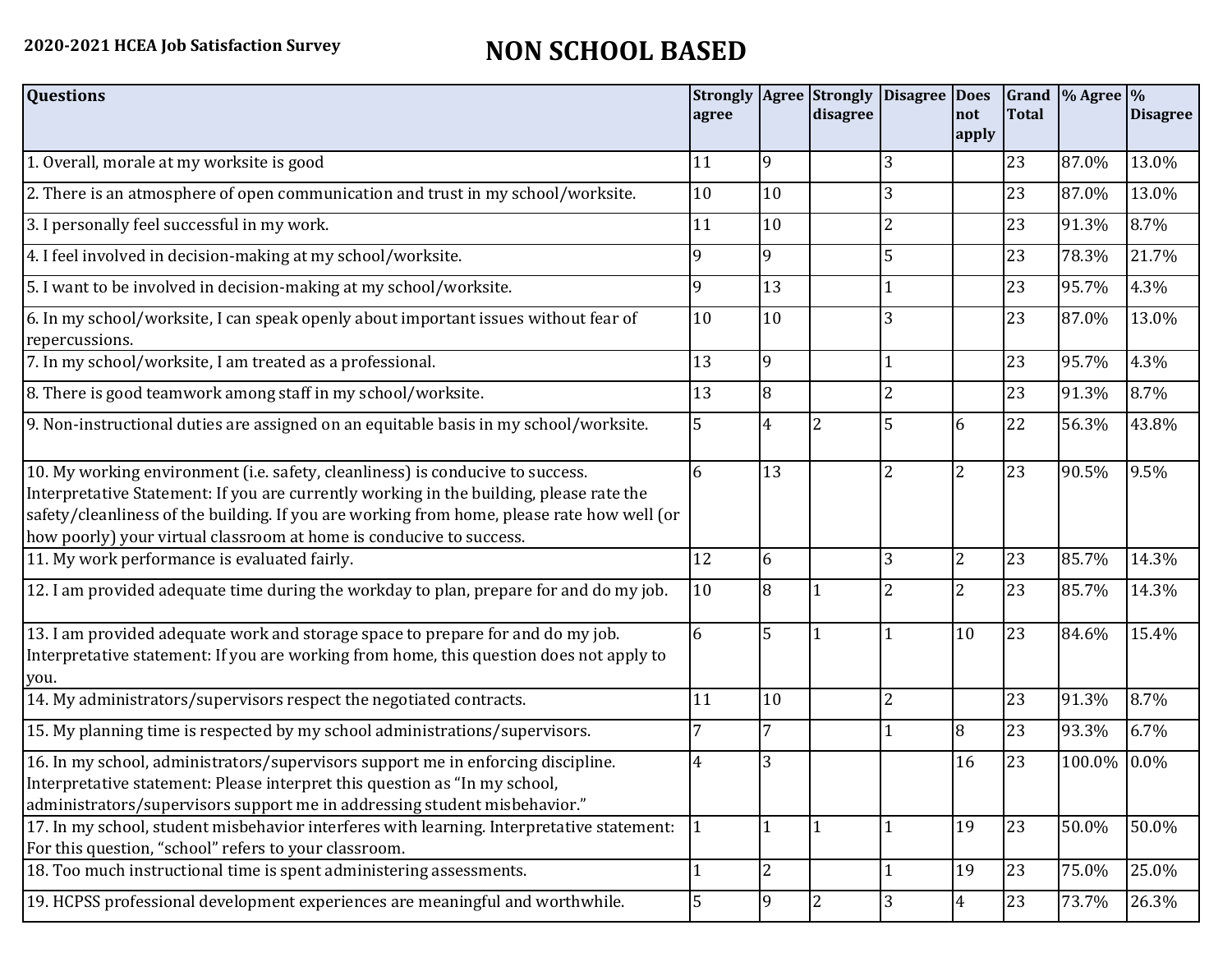## **2020-2021 HCEA Job Satisfaction Survey NON SCHOOL BASED**

| 20. Increased workload has contributed to a decline in my morale.                                                                                          | 2         | 4              | 3              | 12             | $\overline{2}$ | 23 | 28.6%  | 71.4%   |
|------------------------------------------------------------------------------------------------------------------------------------------------------------|-----------|----------------|----------------|----------------|----------------|----|--------|---------|
| 21. I am paid fairly.                                                                                                                                      | 3         | 10             | $\overline{2}$ | 8              |                | 23 | 56.5%  | 43.5%   |
| 22. I have confidence in the leadership exhibited by the HCPSS Superintendent.                                                                             |           | 13             |                | 3              |                | 23 | 87.0%  | 13.0%   |
| 23. I have confidence in the leadership exhibited by the Howard County Board of<br>Education.                                                              | 2         | 15             | 3              | 3              |                | 23 | 73.9%  | 26.1%   |
| 24. I have confidence in the leadership exhibited by the Howard County Education<br>Association (HCEA).                                                    | 4         | 17             |                | $\overline{2}$ |                | 23 | 91.3%  | 8.7%    |
| 25. I feel that HCPSS offers me the possibility of advancing professionally in the field of<br>education.                                                  |           | 10             |                | 3              | 8              | 23 | 73.3%  | 26.7%   |
| 26. In my position, I receive appropriate and adequate support and training.                                                                               | 6         | 13             | $\overline{2}$ | $\overline{2}$ |                | 23 | 82.6%  | 17.4%   |
| 27. During this current school year, I have experienced harassing behavior from<br>colleagues.                                                             |           | $\overline{2}$ | 11             | 9              |                | 23 | 9.1%   | 90.9%   |
| 28. During this current school year, I have experienced harassing behavior from<br>administrators/supervisors.                                             |           | 1              | 16             | 6              |                | 23 | 4.3%   | 95.7%   |
| 29. During this current school year, I have experienced harassing behavior from parents.                                                                   |           | 3              |                | 3              | 10             | 23 | 23.1%  | 76.9%   |
| 30. At my school I spend most of my PIP time on non-instructional activities.                                                                              |           |                | $\overline{2}$ |                | 20             | 23 | 0.0%   | 100.0%  |
| 31. At my school our administrator includes time during PIP for teacher-initiated<br>collaboration.                                                        |           | 2              |                |                | 20             | 23 | 100.0% | $0.0\%$ |
| 32. In my school, I spend too much time in meetings.                                                                                                       |           | $\overline{2}$ | 5              | 4              | 12             | 23 | 18.2%  | 81.8%   |
| 33. In my school, there is adequate support for special education students.                                                                                |           | 3              |                | 3              | 16             | 23 | 57.1%  | 42.9%   |
| 34. My administrator/supervisor provides people working from home with flexibility in<br>their workday.                                                    | 15        | 8              |                |                |                | 23 | 100.0% | 0.0%    |
| 35. My administrator/supervisor has reasonable expectations of workload for staff while<br>in virtual learning.                                            | 9         | 5              |                | 2              | 7              | 23 | 87.5%  | 12.5%   |
| 36. Students have adequate technology and tools (hardware/software/connectivity) to<br>participate in virtual learning.                                    | 4         | 5              |                | 2              | 12             | 23 | 81.8%  | 18.2%   |
| 37. Staff have adequate technology hardware (e.g. computers, document cameras, other<br>technology hardware) to meet the requirements of virtual learning. | 4         | 8              |                | $\overline{2}$ | 8              | 22 | 85.7%  | 14.3%   |
| 38. HCPSS has provided the software I need to do my job and collaborate with colleagues.                                                                   | 10        | 10             |                | $\overline{2}$ |                | 23 | 90.9%  | 9.1%    |
| 39. The software and online services provided by HCPSS to do my job are difficult and/or<br>time-consuming to use.                                         | $\vert$ 1 | 6              | 3              | 10             | 3              | 23 | 35.0%  | 65.0%   |
| 40. In my class, I feel that students are engaged in virtual learning                                                                                      |           | 3              |                |                | 19             | 23 | 75.0%  | 25.0%   |